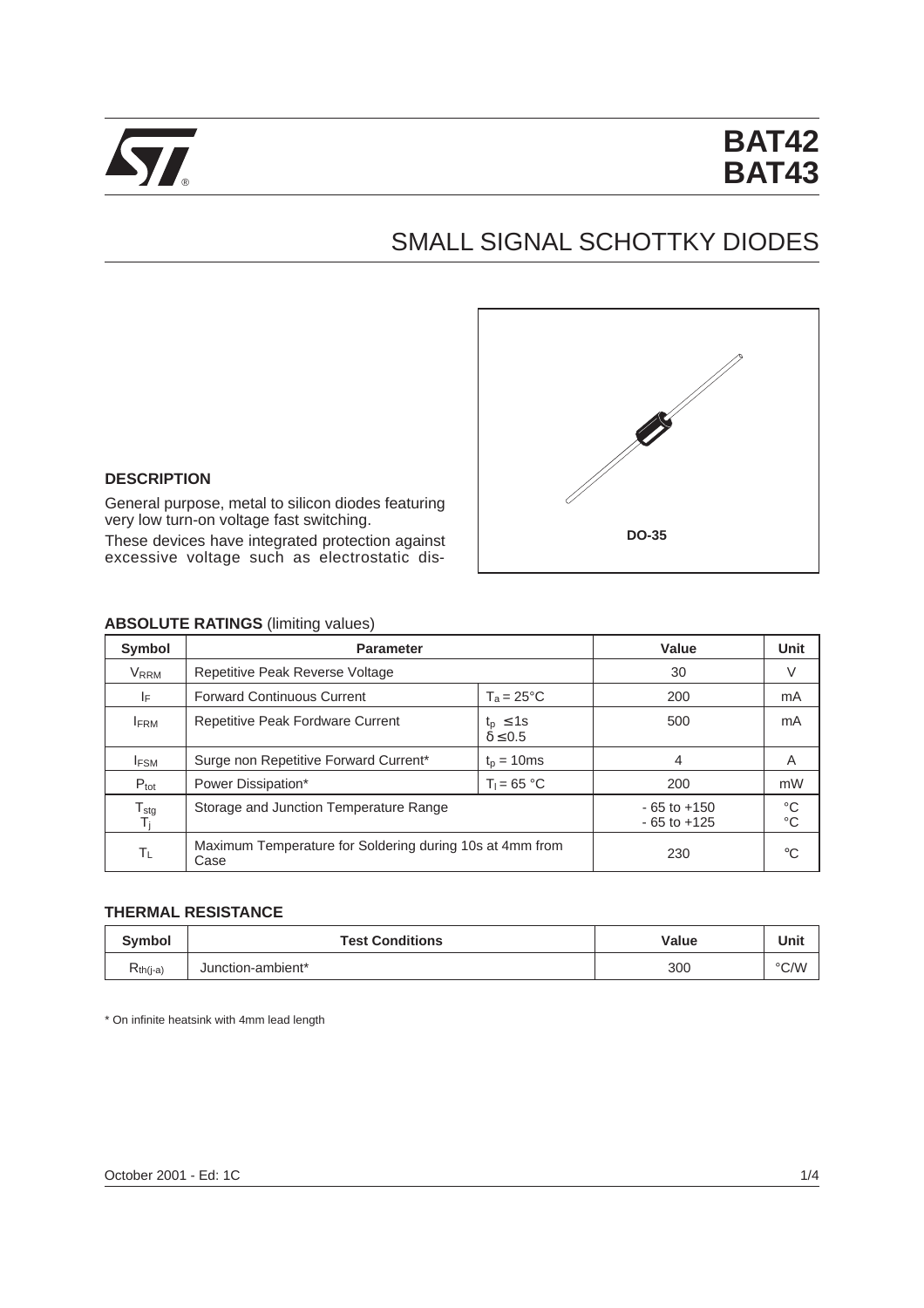## **ELECTRICAL CHARACTERISTICS**

# **STATIC CHARACTERISTICS**

| Symbol                      |                        | <b>Test Conditions</b> |               | Min. | Typ. | Max. | <b>Unit</b> |
|-----------------------------|------------------------|------------------------|---------------|------|------|------|-------------|
| $V_{BR}$                    | $Tj = 25^{\circ}C$     | $I_R = 100 \mu A$      |               | 30   |      |      | V           |
| $V_F^*$                     | $T_i = 25^{\circ}C$    | $I_F = 200mA$          | All Types     |      |      | 1    | V           |
|                             | $T_i = 25^{\circ}C$    | $I_F = 10mA$           | <b>BAT 42</b> |      |      | 0.4  |             |
|                             | $T_i = 25^{\circ}C$    | $I_F = 50mA$           |               |      |      | 0.65 |             |
|                             | $T_i = 25^{\circ}C$    | $I_F = 2mA$            | <b>BAT 43</b> | 0.26 |      | 0.33 |             |
|                             | $T_i = 25^{\circ}C$    | $I_F = 15mA$           |               |      |      | 0.45 |             |
| $\mathsf{I}_{\mathsf{R}}^*$ | $T_i = 25^{\circ}C$    |                        | $V_R = 25V$   |      |      | 0.5  | μA          |
|                             | $T_i = 100^{\circ}$ ÉC |                        |               |      |      | 100  |             |

# **DYNAMIC CHARACTERISTICS**

| Symbol | <b>Test Conditions</b>                                                                                   |    | Typ. | Max. | Unit |
|--------|----------------------------------------------------------------------------------------------------------|----|------|------|------|
| C      | $T_i = 25^{\circ}C$ $V_R = 1V$ $f = 1MHz$                                                                |    |      |      | pF   |
| trr    | $Ti = 25^{\circ}C$ I <sub>F</sub> = 10mA I <sub>R</sub> = 10mA i <sub>F</sub> = 1mA<br>$R_1 = 100\Omega$ |    |      |      | ns   |
| h      | $T_i = 25^{\circ}C$ R <sub>L</sub> = 15KΩ C <sub>L</sub> = 300pF f = 45MHz V <sub>i</sub> = 2V           | 80 |      |      | %    |

\* Pulse test:  $t_0 \le 300 \mu s$   $\delta < 2\%$ .

**Fig. 1:** Forward current versus forward voltage at different temperatures (typical values). **Fig. 2:** Forward current versus forward voltage



(typical values).

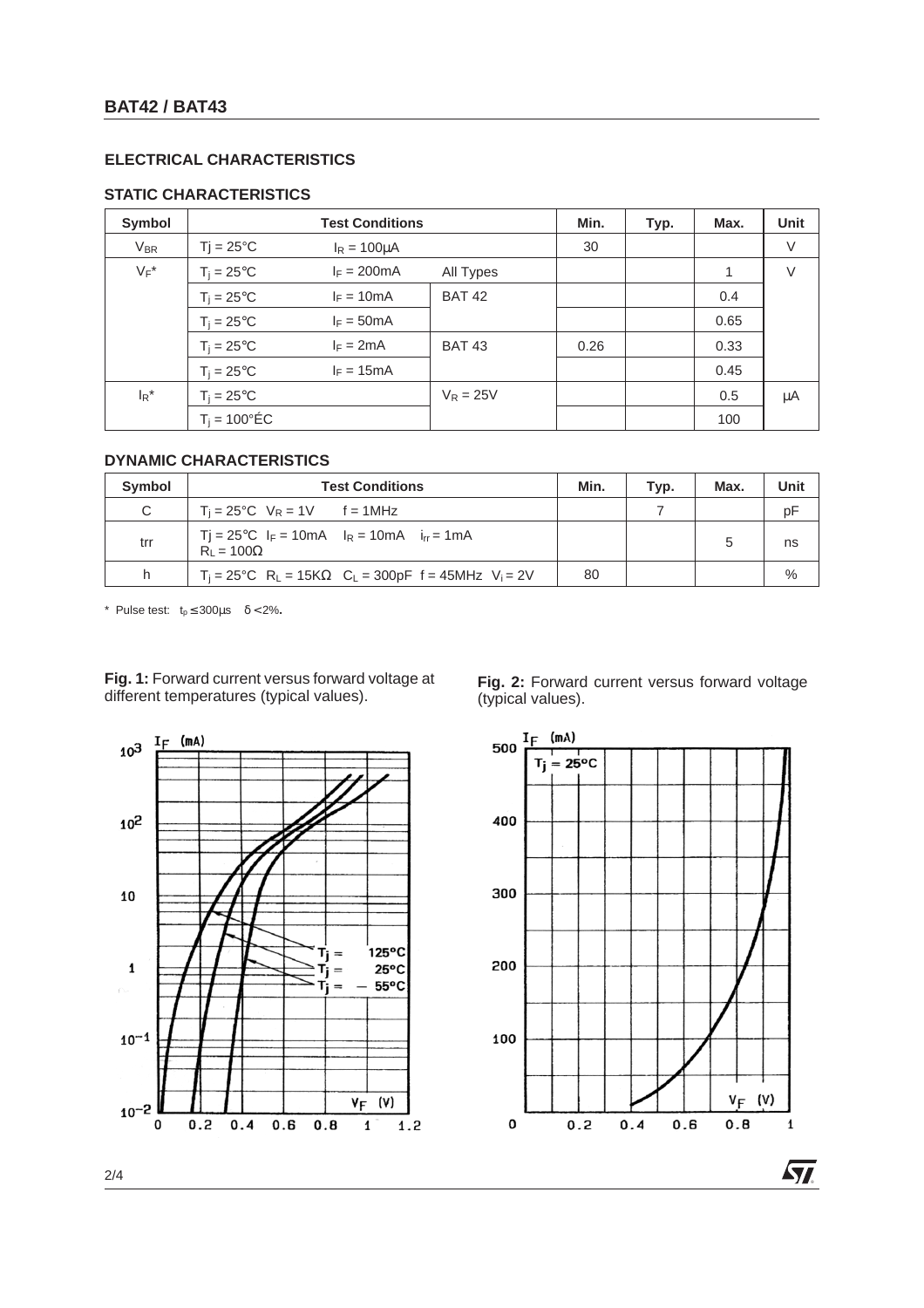$I_R$  (µA)  $10^{3}$  $90\%$  confidence<br>V<sub>R</sub> = 25 V  $10<sup>2</sup>$ max typ. 10

**Fig. 3:** Reverse current versus junction tempera-

ture (typical values).

 $\mathbf{1}$ 

 $10^{-1}$ 

 $10^{-2}$ 

0

25

**Fig. 5:** Capacitance C versus reverse applied voltage  $\mathsf{V}_{\mathsf{R}}$  (typical values).

50

 $\overline{(^{\circ}C)}$ 

125

 $\overline{\tau_i}$ 

100

75

 $(pF)$ С  $12$  $T_j = 25^{\circ}C$ 10  $\bf{B}$ 6  $\overline{4}$  $\overline{c}$  $V_{\mathsf{R}}$  (V)  $\mathbf 0$ 5 10 15 20 25 30 **Fig. 4:** Reverse current versus continuous reverse voltage.





 $\sim$  3/4